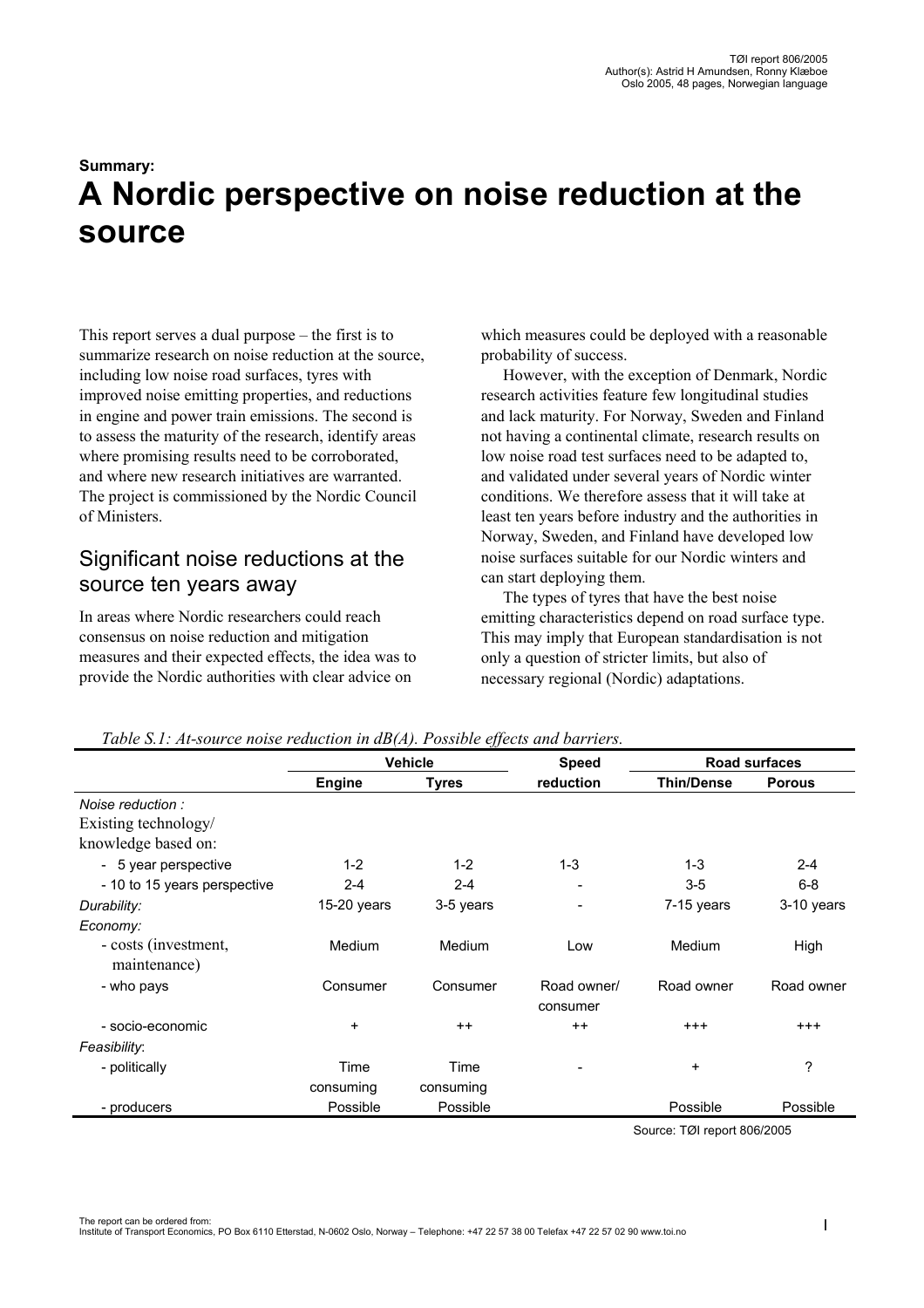That research into the durability of new types of road surfaces, and adaptation of low noise tyres to Nordic conditions will take time, does not mean that noise reduction is not needed. Neither does it mean that we lack solutions that show considerable promise of being able to provide significant noise reductions.

Lowering the speed on important ring roads, and main roads going through densely populated areas could provide a stopgap cost efficient intermediary measure to reduce noise emissions at the source.

# Noise from road transport a persistent problem for Europe

80 million Europeans are exposed to unacceptable noise levels. Road transport is one of the major sources of the noise, and about 70 percent of the noise annoyance in Nordic countries is attributed to road traffic.

While regulations of air pollution emissions have led to improved air quality, regulations have not had the same positive effect. This is due to the increased level of transport, heavier vehicles with more engine power, certification test not comparable enough to real traffic situations, and insufficiently strict noise regulations.

Europe and the Nordic countries all have ambitious targets when it comes to noise reduction. To reach the targets, at-source noise reduction will be necessary.

#### Noise reduction at-the-source

Research on noise reduction at the source has increased lately, but not all results are transferable. Nordic climatic conditions, with the use of studded tyres require a somewhat different approach than in the rest of Europe. Therefore, a common Nordic approach to the problem is desirable.

We are in this study looking at the possible effects of the following at-source measures:

- Noise reduction due to speed reductions
- Low noise road surfaces
- Reducing noise from vehicles
- Reducing noise from tyres

The literature review undertaken as part of this report is based on newer European studies. It provides an overview of what is known about the different types of noise abatement efforts. It focuses on the potential for noise abatement measures at-the-source, achieving noise reductions in real traffic and real operating conditions, life time cycle, costs and modifying factors of the measures.

# A 10 dB(A) noise reduction may be possible by combining measures

By combining different measures a noise reduction of about 10 dB(A) may be possible in a 10-15 years perspective, se table S.1. If noise reduction of this size is demanded, cooperation between the Nordic countries on developing and testing of different surface types is necessary.

Research show that Nordic winter conditions demand somewhat different types of low noise surfaces, than southern parts of Europe. Different types of porous surfaces need further testing under Nordic conditions before they can be used on a more full-scale basis (arterial-roads near urban/residential areas, on roads with speed level above 50 km/h). Use of low noise dense surface types, are less problematic and can be implemented as of today. To optimize the noise reduction from surface/tyre, surface types and tyre types adequate for Nordic conditions need to be matches as good as possible.

Using speed reductions as a noise reducing measure is a measure with instant impact both on noise and air quality, and it is cheap to implement. But it may be politically hard to get acceptance fore this type of measure. If given priority, it is important to use the measure on roads with high speed levels in areas with high density of residents or high numbers of pedestrians/cyclist*.* This to reduce the negative response from the public.

# At-source noise reduction

The limits imposed through the EU tyre directive need to be made stricter if new technology is to be promoted. Financial advantages or reduced taxes on certain vehicle and tyre types could be implemented. This will probably have a limited effect on noise reduction unless a majority of the cars are induced to actually change tyre types.

Use of low noise surfaces has the greatest potential effect on noise, se table S.1. It is a measure for urban areas, and for major high speed roads close to residential areas. With today's knowledge, thin surfaces are probably the best alternative to pursue for the Nordic authorities. These surfaces have a somewhat longer durability, are cheaper, have better friction, and are easier to maintain than porous surfaces. But the noise reduction possibility is also somewhat limited, about 2-4 dB(A) is feasible. Compared to conventional surface types in Europe, Nordic surface types emit more noise. It is therefore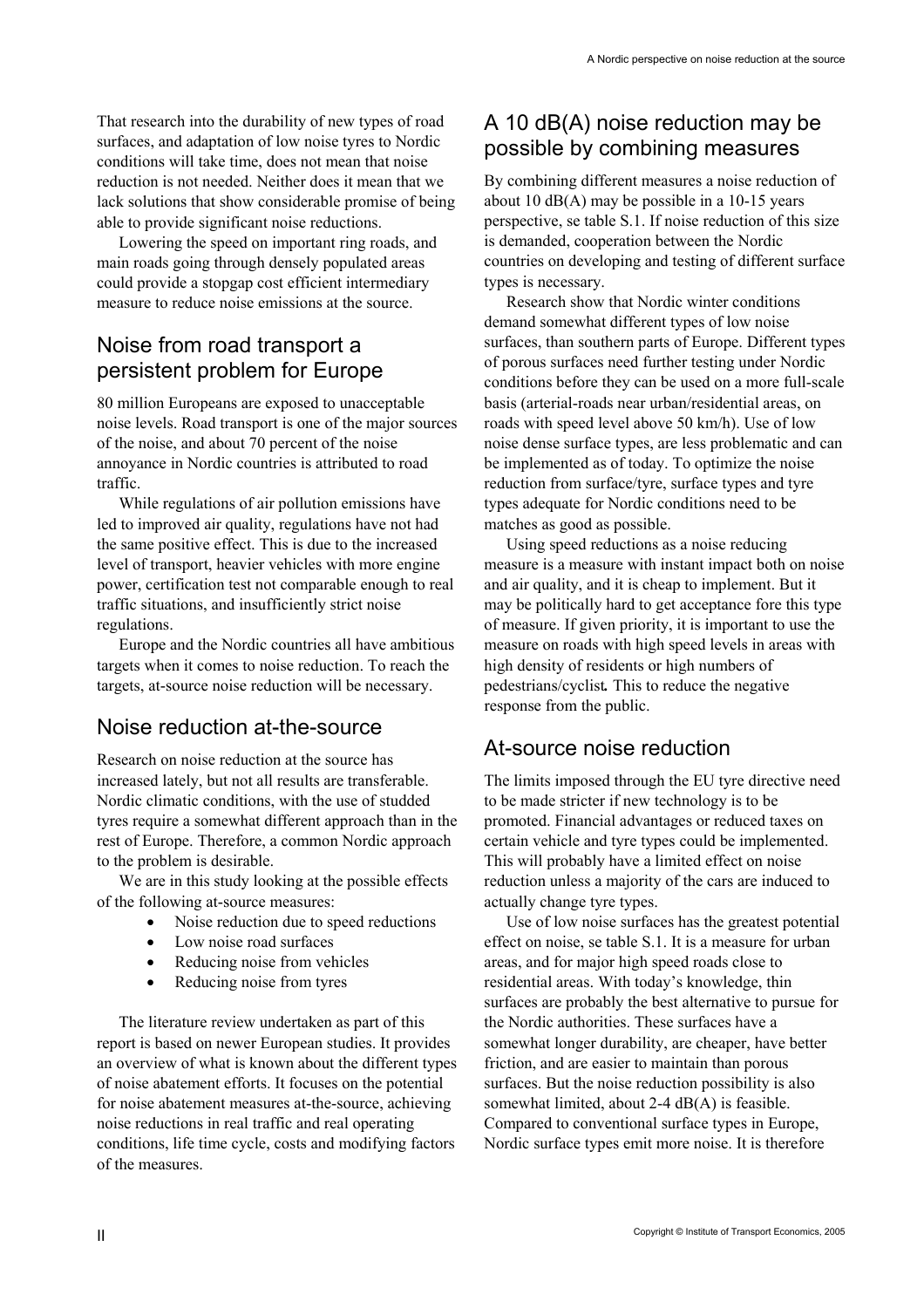possible that the effect of thin surfaces can be higher in the Nordic countries.

To reduce the noise level further, use of porous/or poroelastic surfaces may be necessary. Further testing needs to take place before these surfaces can be employed on Nordic roads. But it is possible, with current knowledge to lay these kinds of surface on high speed road stretches close to residential areas. The investments and maintenance costs are higher, and the lifespan is shorter than conventional surfaces and thin surfaces. For road owners to choose a more expensive and more difficult surface to lay and maintain, governmental demand for this kind of noise reducing measures is necessary.

#### Measures with long and short impact time

When it comes to possible noise reductions with existing technology (5 year perspective), the potential effects are based on:

- Low-noise zone (restricted access for heavy vehicles), new vehicles or encapsulation of engines.
- Financial advantages for persons buying tyres scoring high on environmental qualities. Information.
- Reducing speed from 80/90 to 60/70 km/h on major arterial road near residential areas.
- Use of thin surface, and better conventional road surfaces.

Possible long time effects (10-15 year perspective) are based on:

- A major part of the vehicle fleet is replaced with new-technology vehicles.
- Improved tyre technology in production. Financial advantages for persons buying tyres scoring high on environmental qualities.
- Use of twin layer-porous or poroelastic surface on high speed arterial roads/urban roads near residential or recreational areas.

### Conventional road surfaces must be given priority

The noise properties of road surfaces that are currently employed in Norway, Finland and Sweden have not been an issue in road surface laying contracts, and the

road surface layers have unknown noise emission properties.

Limited testing in Norway suggests that the focus on durability, safety and good winter properties may have led to the production of dense road surfaces that produce 2-4 dB(A) more than the normal dense asphalt types that are in regular use in Europe. If the standard Nordic dense asphalt surfaces are equally inferior with respect to noise emissions (compared to what is common in the Netherlands and Denmark), priority should be to investigate why the differences between conventional road surfaces laid in Finland, Sweden and Norway and the rest of Europe are so large.

#### Potential noise reduction from low noise road surfaces

Unlike vehicle and tyre noise, there are no EU regulations for surface type. Choosing which type of road surface to use is up to the road owner.

Low noise road surfaces can be divided into three types:

- Thin/dense surfaces
- Porous surfaces
- Poroelastic surfaces

Tyre-road noise reductions are dependent on a match between road surface and tyre properties.

Thin surfaces are being tested out in several countries, including the Nordic. A noise reduction of 2-4 dB(A) is commonly achieved on the different test sections. The advantages of thin surfaces are mainly due to durability and costs.

Noise reduction of 4-6 dB(A) are achieved on tests in real traffic situation, with 2-layer porous asphalt. The problem with porous surface today, and especially in the Nordic countries, are clogging and freezing of ice in the drainage systems. Poor friction and adhesion problems are other problems with today's porous surfaces. The surface type is usually used on high speed roads, where the high speed seems to prevent some of the clogging. High pressure water spraying and sucking can reduce the clogging somewhat, and the cleaning technique for these kinds of surfaces is improving.

According to producers, noise reduction of 8-10  $dB(A)$  will be possible when the technology has improved further. At present this type of surface is expensive (costs at least 50 percent more than conventional surfaces), and has a short life-span, but even with this taken into consideration, these kinds of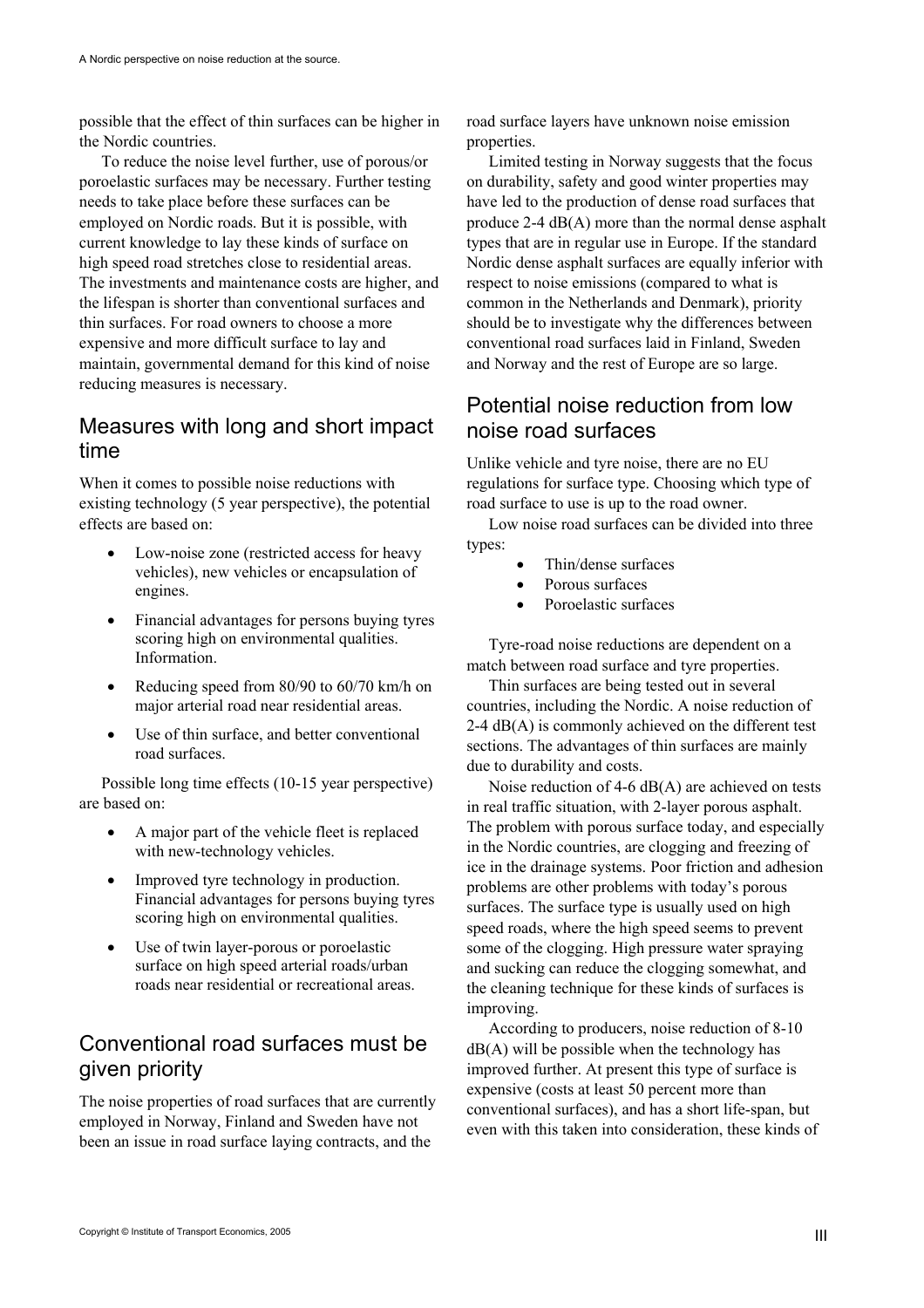surfaces are usually cost-effective (if used on high speed roads in areas highly populated).



*Figure S.1: Twin layer porous asphalt. Source: Berengier and Licitra 2003.* 

Poroelastic surfaces have an even higher possible noise reducing effect than porous surfaces. Noise reduction of 6-12 dB(A) are measured on new surfaces. The elasticity in the surface is based on rubber granules, sometimes made out of old tyres. Problems with adhesion, poor friction, and short life span are prominent at present, but these types of surface are improving.

#### Low noise surfaces under Nordic winter conditions

Norway, Sweden and Finland experience more adverse winter conditions than Denmark and use studded tyres during winter time. It is not reasonable to expect that improved conventional or brand new types of low noise surfaces can be deployed within a reasonable time frame.

Before deployment it is necessary to lay testsurfaces along stretches of roads that are typical for the application area (high speed roads in urban conditions) and to ascertain:

- The noise-emitting properties of the road surfaces that are in use, and the importance of surface texture for noise production.
- The interactions between Nordic road surfaces and tyre-thread patterns.
- The durability and maintainability of road surfaces under Nordic winter conditions.

An important task is to find out how to construct roads with drainage systems that works in freeze-melt conditions with partial ice-formation, and that can survive winter maintenance activities. Even with extra research effort, these types of surfaces are not expected to be deployable within a 10-year time frame. Denmark, having a more continental climate and having undertaken long time durability testing of some road surfaces, is already in the position to deploy low noise surfaces where this proves to be cost efficient.

# Engine noise reduction

Even if there is a potential for further noise reduction from the engines, this is not likely to come through regulations, due to the fact that new vehicles already fulfil the EU requirements. While the potential for power train emission reductions is there, consumers are unwilling to pay for less noisy vehicles.

# Noise reduction from tyres

When developing new tyres, safety, price and environmental properties such as noise are factors that need to be considered. Improving the quality on one of these factors does not necessarily mean that the tyre fares worse on others. However, some of the tyres most promising in respect to noise have inferior friction when the road surface is wet. With further development, it is expected that the properties with respect to friction under wet conditions will improve.

Factors influencing noise from tyres are:

- Tyre width
- Hardness of tyre
- Tread patterns
- Groove depth
- Road surface

The difference between the noisiest and least noisy tyres on today's market can be as 4-5 dB(A). The EU tyre directive is so moderate that all tyres produced today fulfil the requirements and will do so until at least 2011. The directive provides no incentive to tyre producers to improve the noise quality of the tyres.

An optimal combination of tyre and road surface properties is necessary. When different tyres are tested on different road surfaces, up to 9 dB(A) difference in noise levels are measured. For Nordic authorities, it is important to determine which tyre and surface type that is most efficient for Nordic conditions, and ensure that imposed EC-standards are not only appropriate for continental road surfaces, but also Nordic types with rougher surface texture.

To promote the use of low noise tyres, different financial incentives might be considered.

# Noise reduction from speed reductions

The most promising measure to achieve at-the-source noise reduction in the short term is environmentally motivated speed reduction. Noise emitted from vehicles increases with their speed. It is mainly tyre